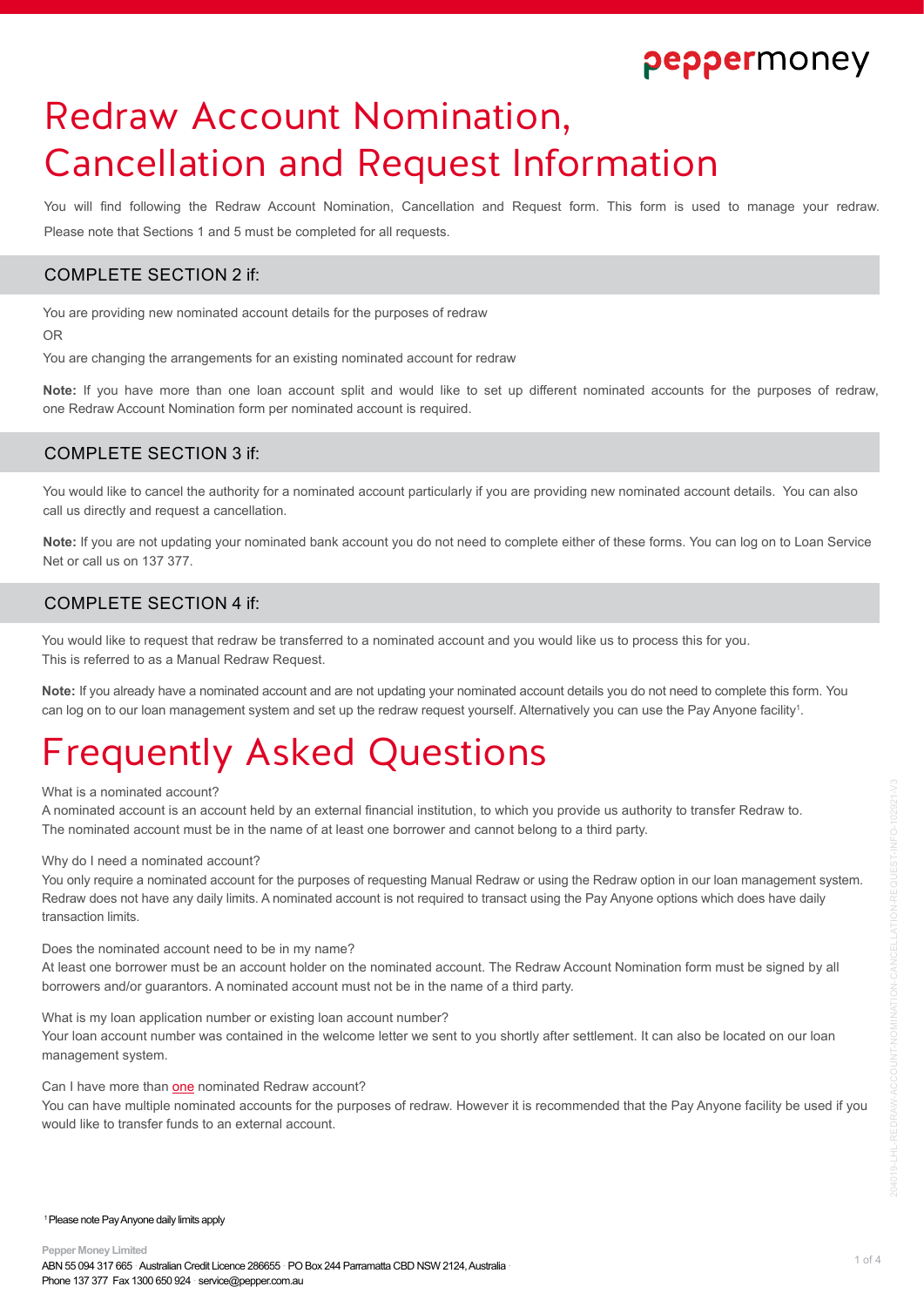# Frequently Asked Questions

### Are there any Minimum or Maximum Redraws amount?

Requests for manual redraw must be greater than or equal to \$1,000. The maximum amount is dependent on the amount of redraw available in your loan account or offset sub-account.

### Are there any fees?

Fees may be charged if specified in your loan contract. Please check your loan contract or alternatively call us on 137 377.

Can I nominate/cancel redraw nominated accounts on LSN?

You can only nominate an account for redraw using this form. However, if you use Pay Anyone<sup>1</sup> you do not need to nominate an account.

<sup>1</sup> Please note Pay Anyone daily limits apply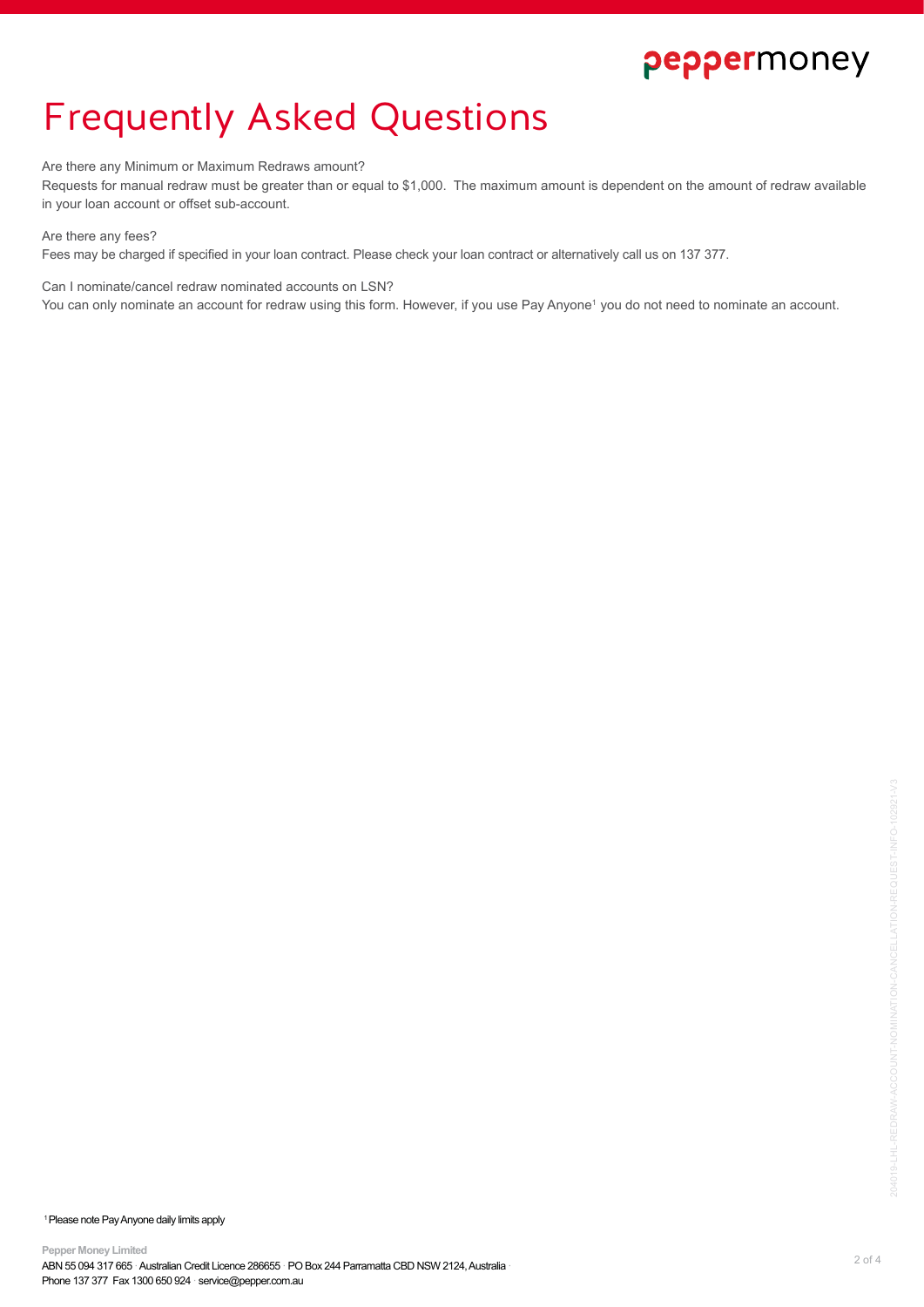# Redraw Account Nomination, Cancellation and Request Information

### STEP 1: YOUR DETAILS

| New loan application number OR Existing loan number |  |                        |  |
|-----------------------------------------------------|--|------------------------|--|
| Account name:                                       |  |                        |  |
| Company name:                                       |  | <b>Contact Number:</b> |  |

### STEP 2: NOMINATE AN ACCOUNT FOR REDRAW

If you would like to activate the redraw option on your loan (and it is currently available to you), you must provide the details of a nominated account and sign this authority and return it to the Lender.

Nominated accounts cannot be held by a third party (i.e. not a borrower on this loan). If you would like to transfer funds to a third party, please use the Pay Anyone option available on our loan management system.

Please select from one of the following options:

#### **Option 1: Nominate an existing Direct Debit account**

(Please note only select this option if there is only one active nominated account set up only for the purpose of making payments by direct debit).

I/We would like to use our existing Direct Debit nominated account for the purposes of redraw for the following loan accounts:

Name of Financial Institution

All loan accounts  $\Box$  My offset Sub-account only  $\Box$  Select combination of 1.2.3.4

#### **Option 2: Nominate a new account**

I/We would like to nominate the following new account for the purposes of redraw:

| Account name/s                |                                                                                                                                  |                               |  |
|-------------------------------|----------------------------------------------------------------------------------------------------------------------------------|-------------------------------|--|
| BSB Number (Must be 6 Digits) |                                                                                                                                  | <b>Account Number</b>         |  |
| Name of Financial Institution |                                                                                                                                  |                               |  |
| All loan accounts             | My offset Sub-account only                                                                                                       | Select combination of 1,2,3,4 |  |
|                               |                                                                                                                                  |                               |  |
|                               | STEP 3: CANCEL A NOMINATED ACCOUNT                                                                                               |                               |  |
| loan accounts:                | Please remove/cancel the authority for the following account to be used for the purposes of transferring redraw on the specified |                               |  |
| Account name/s                |                                                                                                                                  |                               |  |
| BSB Number (Must be 6 Digits) |                                                                                                                                  | <b>Account Number</b>         |  |

All loan accounts  $\Box$  My offset Sub-account only  $\Box$  Select combination of 1,2,3,4

Please note that if you wish to cancel an authority to Direct Debit a nominated account, you will need to contact our Customer Service team.